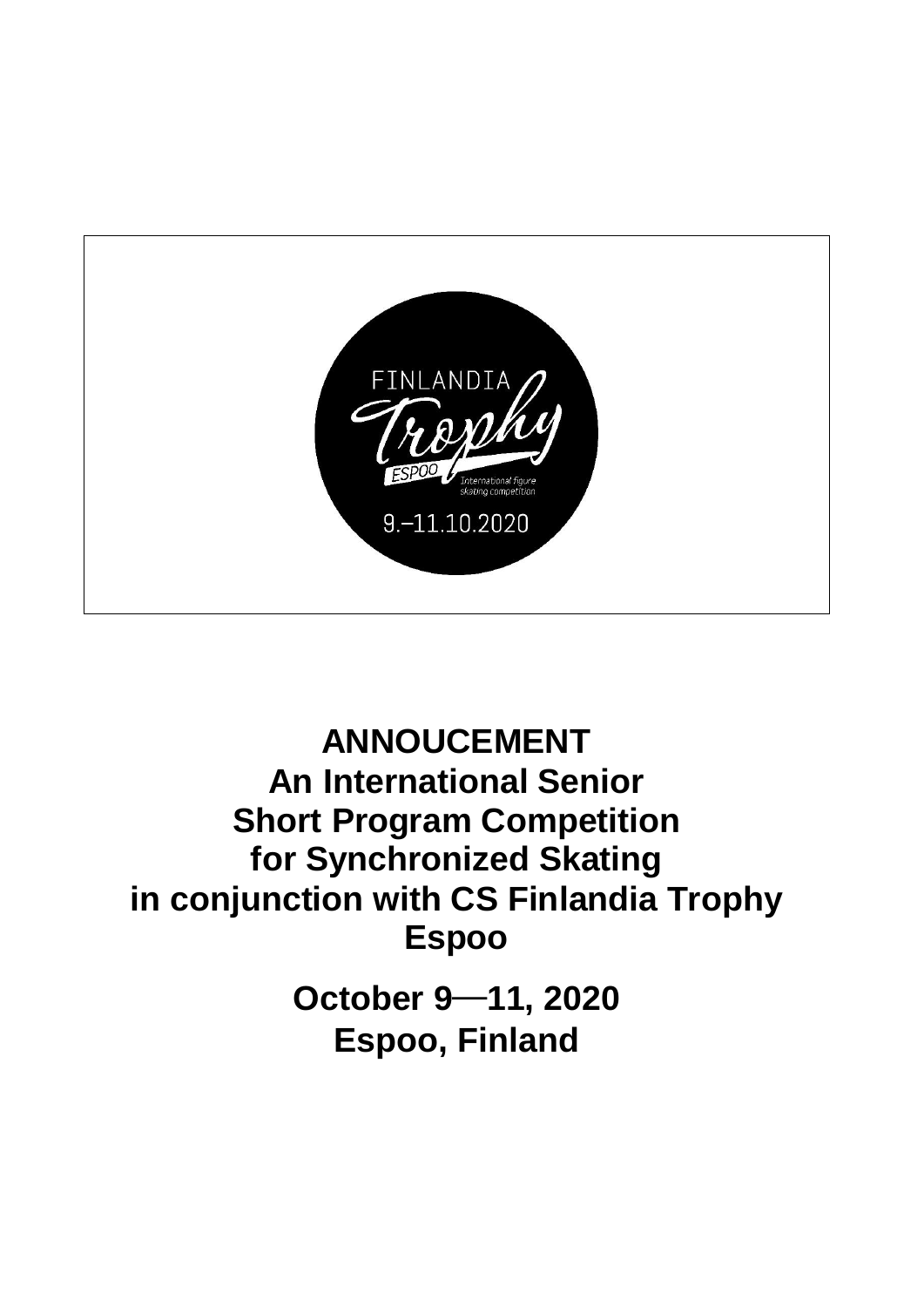

# **ANNOUNCEMENT**

*Finnish Figure Skating Association is pleased to announce the FINLANDIA TROPHY ESPOO 2020 and the International Senior Short Program Competition for Synchronized Skating.*

## **GENERAL**

The International Senior Competition for Synchronized Skating, held in conjunction with the Challenger Series Finlandia Trophy Espoo 2020, will be held in accordance with the ISU Constitution and General Regulations 2018, the Special Regulations & Technical Rules Synchronized Skating 2018, and the relevant ISU Communications.

Participation in the **Finlandia Trophy Espoo 2020** is open to teams who belong to an ISU Member and qualify with regard to eligibility according to Rule 102, provided their ages fall within the limits specified in Rule 108 (paragraph Age limits for Synchronized Skating), and they meet the participation, citizenship and residency requirement in Rule 109, paragraphs 1 through 5 and ISU Communication 2030 or any update of this Communication.

Passports of all skaters, as well as the respective permit of an ISU Member different from the one the Team is competing for, if applicable, must be presented at the accreditation of the event for verification.

All competitors must be entered through their respective ISU Member Federation.

## **PLACE AND DATE**

The Finlandia Trophy 2020 will be held in Espoo, at Metro Areena, from October 9 to October 11, 2020. The ice rink is located 25 km from the Helsinki Airport and about 40 minutes by car.

#### **TECHNICAL DATA**

All competition events and practice sessions will be held at Metro Areena in Espoo.

**PLACE Main arena: Espoo Metro Areena, Urheilupuistontie 3, 02200 Espoo** (an indoor ice-rink with the ice surface of 30 x 60 m, air-conditioned and heated)

> **Practice arena: Espoo Metro Areena, Urheilupuistontie 3, 002200 Espoo** (an indoor ice-rink with the ice surface of 28 x 58 m, air-conditioned and heated)

#### **Main and Practice Rink are in the same complex / building.**

| Category                        | <b>Synchronized Skating</b> |
|---------------------------------|-----------------------------|
| Program skated                  | <b>Short Program</b>        |
| <b>Duration</b>                 | max 2 min 50 sec            |
| <b>Program Component factor</b> | 0.8                         |

Requirements according to the ISU General Regulations 2018 and ISU Special Regulations & Technical Rules for Synchronized Skating. The required elements to be skated are those listed in ISU Communication 2236 and subsequent updates.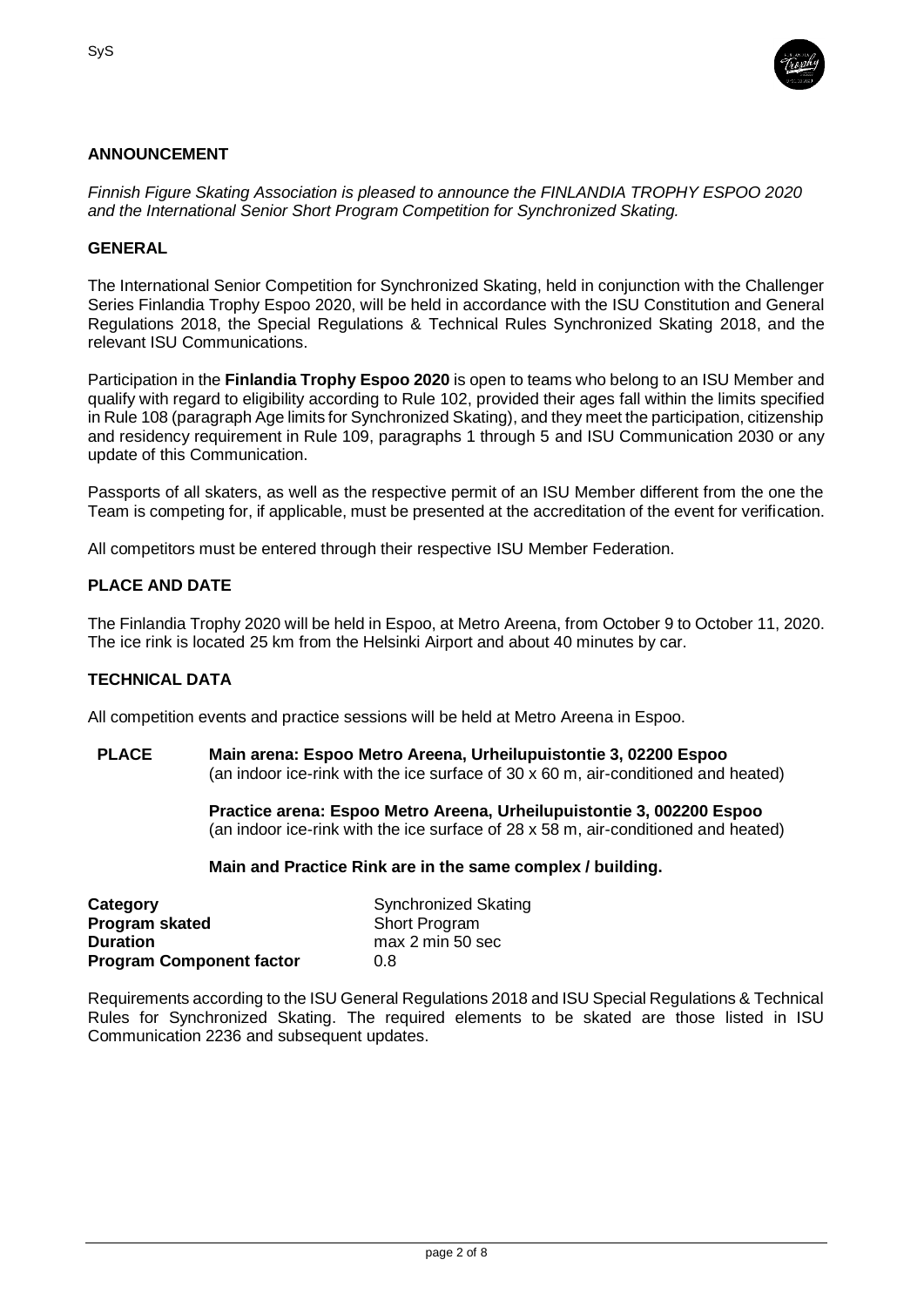

## **Entries of Teams**

The Organizer reserves the right to limit the number of entries to eight (8) teams. The Organizer confirms the accepted teams after the closing of entries.

All Teams must be entered, and all Judges nominated only through their respective Member Association/Federation.

**All entries must be sent to the Organizing Committee electronically using links and/or web forms. Links can be found at the end of this announcement and in each form.**

#### **Preliminary entries**

The preliminary entry form must be submitted electronically only through the [given weblink](https://www.lyyti.fi/reg/FT2020_Synchro_Skating_Preliminary_and_Entry_Form_9983) latest by **Friday August 21st, 2020.**

If OC have to limit the number of entries, priority will be given to those countries that have made the Preliminary Entries.

#### **Final entries**

All final entries and nominations must be sent electronically, via [given weblink](https://www.lyyti.fi/reg/FT2020_Synchro_Skating_Preliminary_and_Entry_Form_9983) no later than **Friday, September 11st , 2020 – 8 pm** (local time Espoo). The team's program forms, and bank account information must be returned via weblink no later than September 11<sup>st</sup>. The weblink will be sent after preliminary entry deadline

The Announcement, weblinks and related entry forms can also be found from our website: [http://www.finlandiatrophy.com](http://www.finlandiatrophy.com/)

**Please note! In the event that Covid-19 does not allow the competition to be held or is subject to certain restrictions, this will be announced by 31 August.**

#### **Entries of Officials (Panel of Judges and Technical Panel)**

Each participating ISU Member may nominate one (1) International Judge or ISU Judge. The Panel of Judges in the Synchronized Skating event will consist of five (5) Judges. The Referee and the Technical Panel members will be invited by the Organizing Committee who will also cover their travel expenses.

The official entry form for Judges must be submitted to the Organizing Committee through the given weblink no later than **Friday, September 11, 2020 – 8 pm (local time Espoo).**

#### **ENTRY FEE**

Entry fee is 175 € per team and must be paid latest by **September 11, 2020.** The entry fee will not be refunded in case of withdrawals for any reason.

Entry fee must be paid via this [weblink.](https://www.lyyti.fi/reg/FT2020_CS_Entry_Fee_for_Competitors_6095)

#### **ACCOMMODATION AND EXPENSES**

#### **Judges, Referees and Technical Panel**

The Organizer will provide accommodation and meals for all Judges, the invited Referee and the Technical Panel at the Espoo Tapiola Garden hotel beginning with lunch on Friday October 9th, through breakfast on Sunday, October 11, 2020 if serving only in the Synchronized Skating competition.

#### **Teams and their members**

The Teams and other team members (Team Leaders, Coaches) are responsible for their own travel, accommodation and meal expenses.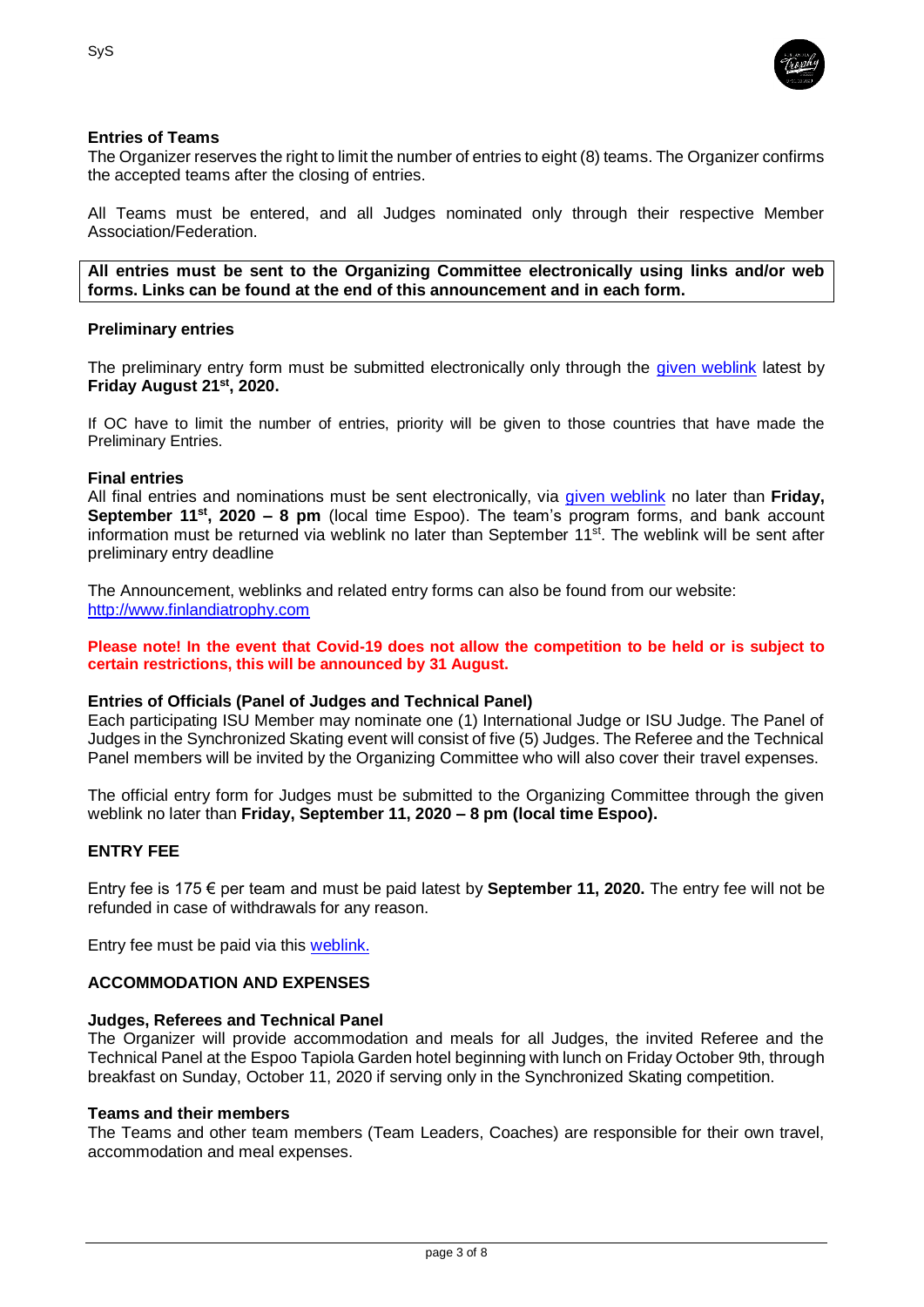

# **Hotel for Synchronized skating**

## **Radisson Blu Espoo**

address Otaranta 2, 02150 Espoo phone: +358 20 1234705 web: <https://www.radissonblu.com/en/hotel-espoo>

Room prices

Single room 96 €/room/night, including breakfast Double room 106 €/room/night, including breakfast Double room+ extra bed 126 €/room/night, including breakfast (number of these rooms are limited)

Hotel rooms must be booked directly from the hotel through email: [groups.finland@radissonblu.com](mailto:groups.finland@radissonblu.com)

In order to get the above-mentioned rates, rooms need to be booked by **September 21, 2020, 8 pm at latest** by using the code given to each Member. The Organizer Committee cannot guarantee the availability of rooms, if bookings are submitted after the given date. The negotiated rates are valid for bookings between October 9 to October 11. Hotel payments are made upon arrival at the hotel.

There is a shuttle bus transportation service between the Official hotel and the ice rink.

The Organizing Committee will make hotel reservations for Judges and members of the Technical Panel.

## **MUSIC AND MEDIA INFORMATION, PLANNED PROGRAM CONTENT SHEET**

All Teams are asked to deliver competition music of excellent quality as a **digital audio file** or as a Compact Disc (CD), in accordance with Rule 823, paragraph 1. A list of titles, composers and orchestras of the music to be used for the Short Program must be listed for each Team on the official Music Selection Form and attached to the official Entry Form for Competitors.

In accordance with Rule 823, the music file must show the exact running time of the music (not skating time), which shall be certified by the Coach or Team Leader at the time of registration. In addition, the Teams must provide a back-up drive for each program.

If music information is not complete and back-up drive not provided, accreditation will not be given.

With the entry forms, the "Planned Program Content" must be returned to the Organizing Committee in time. It is mandatory that the Planned Program Content Sheet be filled in precisely by each team in English using the terminology for the elements listed in the respective ISU Communication. It is not permitted to hand over the Program Content Sheets directly to the acting Officials.

#### **ACCREDITATION / REGISTRATION**

The official accreditation for Teams is given at **Sokos Hotel Tapiola Garden (Tapionaukio 3, 02100 Espoo)** upon arrival.

Accreditation will only be granted to persons in those various functions if officially entered and named through their ISU Member. The ISU Member certifies with the signed entry form the indicated functions within the team of all team members. Any misuse of any function will be sanctioned by the OC.

Please be advised that Accreditation will be given to all appointed Judges and Teams' Delegations officially entered and named through their National Associations as follows: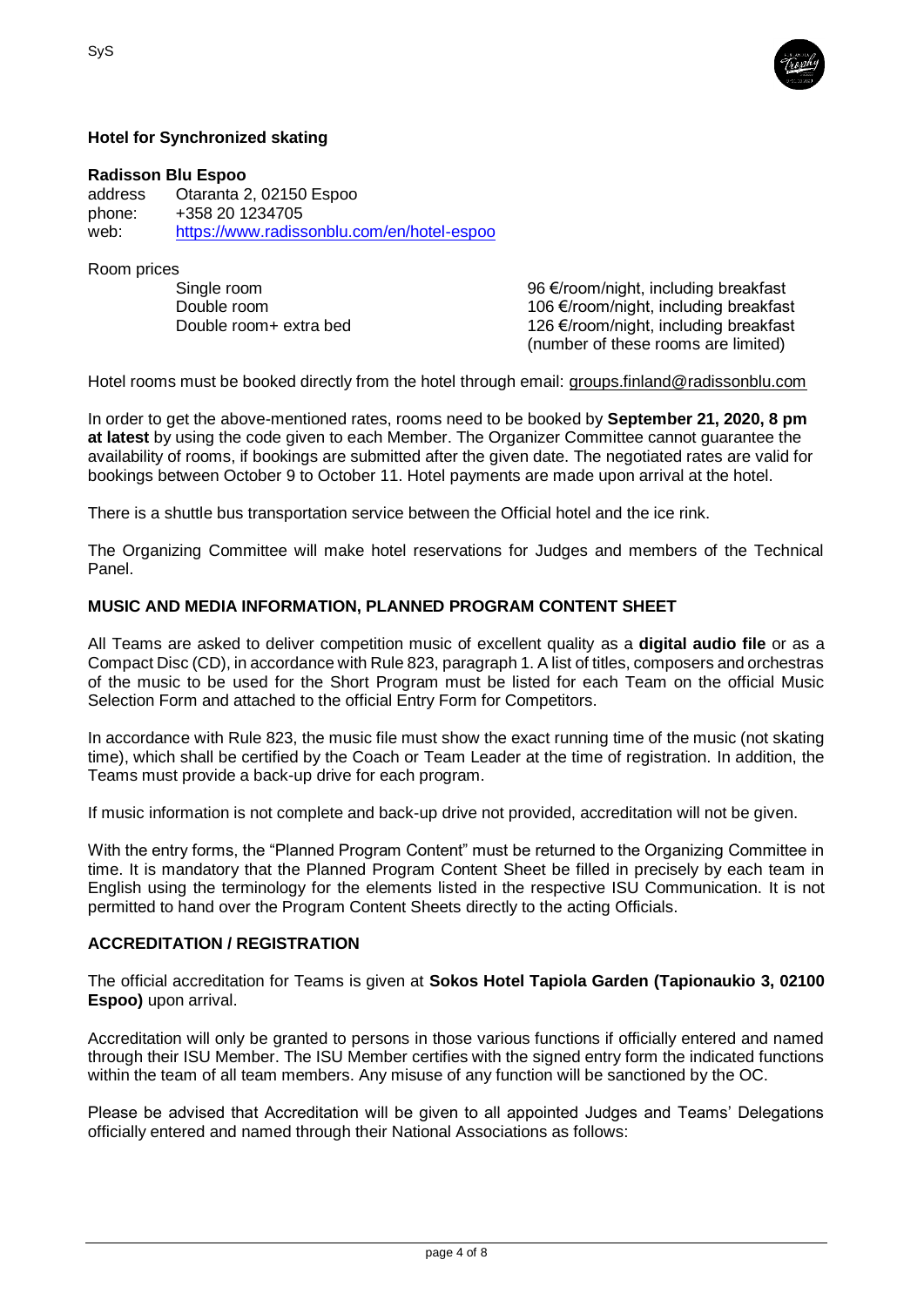

| 20 skaters per team |
|---------------------|
| 1 per country       |
| 1 per Team          |
| 2 per Team          |
| 2 per Team          |
| 1 per Team          |
|                     |

## **DRAW AND JUDGES' MEETINGS**

The draw for the starting order of the Short Program will take place on Friday**, October 9, 2020 at 17:30** at the ice rink.

The first Judges' Meeting for the Challenger Series Finlandia Trophy (Singles, Pairs, Ice Dance) will be held on Thursday, October 8, 2020. The SyS Judges seating order draw will made at the Challenger Series Finlandia Trophy Judges' meeting. **The first SyS Judges' meeting will be held at the ice rink on Saturday October 10 one (1) hour before the competition starts.** The Round Table Discussion will be held immediately after the victory ceremony on Saturday evening October 10, 2020. The venue for the meeting will be informed to the Judges at the first Judges' meeting.

#### **SHUTTLE BUS SERVICE**

The Official Hotel is located approximately 3 km from the Ice Rink. Shuttle bus between the Official Hotel and the Ice Rink will be provided by the Organizer from Thursday to Sunday.

## **ARRIVAL, DEPARTURE AND SHUTTLE BUS SERVICE**

Organizer will arrange transportation from/to Helsinki Airport/Railway Station to/from the official hotel. A fee of 400€ will be charged for each Team. The transportation fee includes the shuttle bus service in between the hotel and the ice rink during the event. Transportation need should be informed in the Team Travel Form.

## **RESULTS AND PRIZES**

The marking system (ISU Judging System) as described in ISU Technical Rules Synchronized Skating 2018, Rule 843 (Determination and publication of results) will be used.

The Organizer will award 2000  $\epsilon$  to the team placed 1<sup>st</sup>. Payment will be made through the respective National Association as per ISU Rule 102. The withholding tax will be deducted according to the Finnish law.

#### **TEAM PHOTO AND PROGRAM BOOKLET INFO**

For the Finlandia Trophy App, we would like you to send us a team photo in digital format by September 11th, 2020.

## **LIABILITY**

In accordance with Rule 119, it is the sole obligation of each Member participating in the Finlandia Trophy Espoo 2020 to provide medical and accident insurance for their athletes, officials and all other members of the ISU Member's team. Such insurance must assure full medical attendance and also the return of the ill or injured person to the home country by air transport or by other expeditious means.

The Finnish Figure Skating Association assumes no responsibility for or liability with respect to bodily or personal injury or property damage incurred in connection with the competition to/by Teams' Skaters and Officials.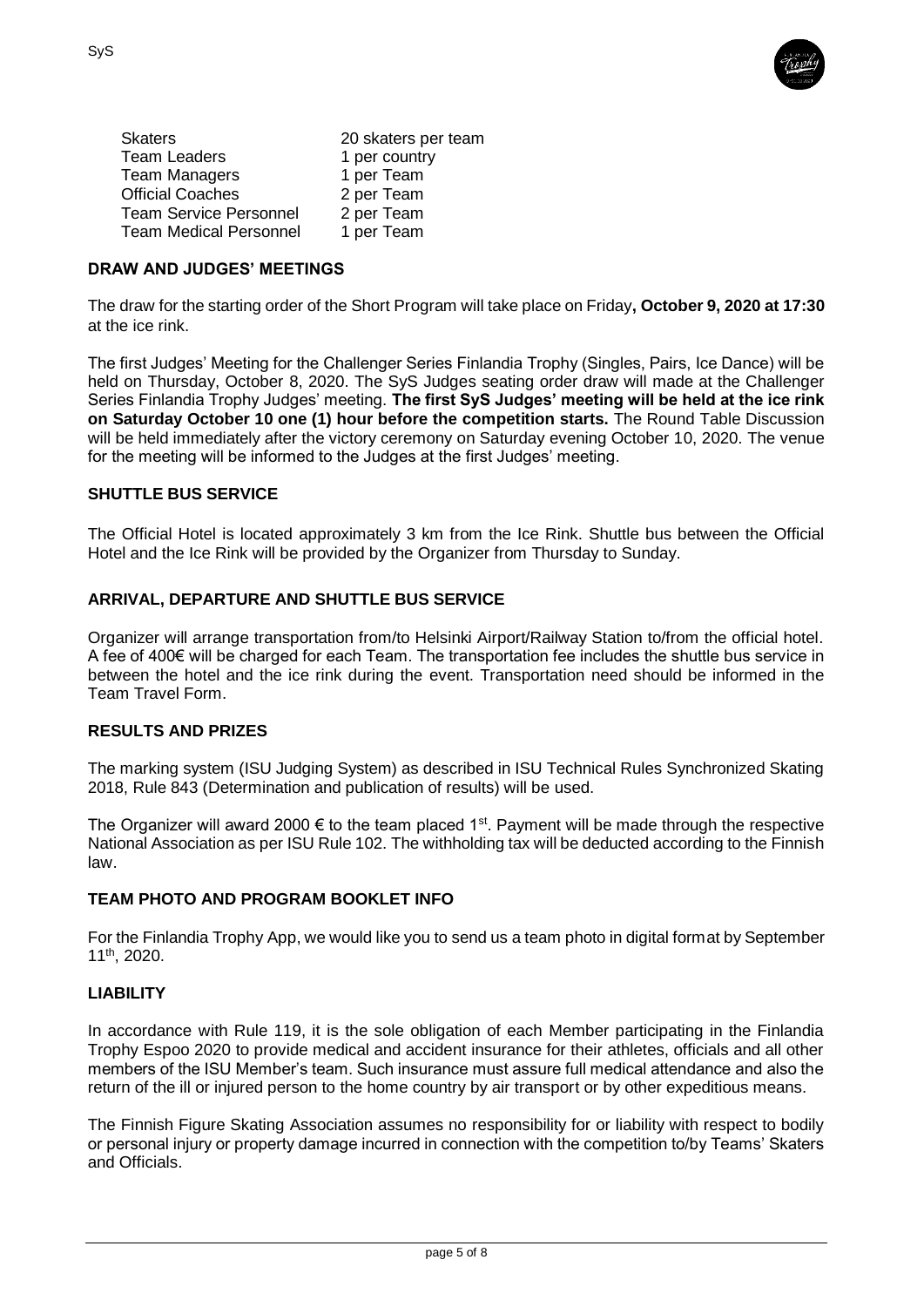

# **INFORMATION AND VARIOUS**

For further information, please contact the Organizing Committee:

*Finnish Figure Skating Association* Valimotie 10 00380 Helsinki, Finland phone: +358 40 940 2023 / Annastiina Hemmi e-mail: [finlandiatrophy@stll.fi](mailto:finlandiatrophy@stll.fi)

Competition website:<http://www.finlandiatrophy.com/en/>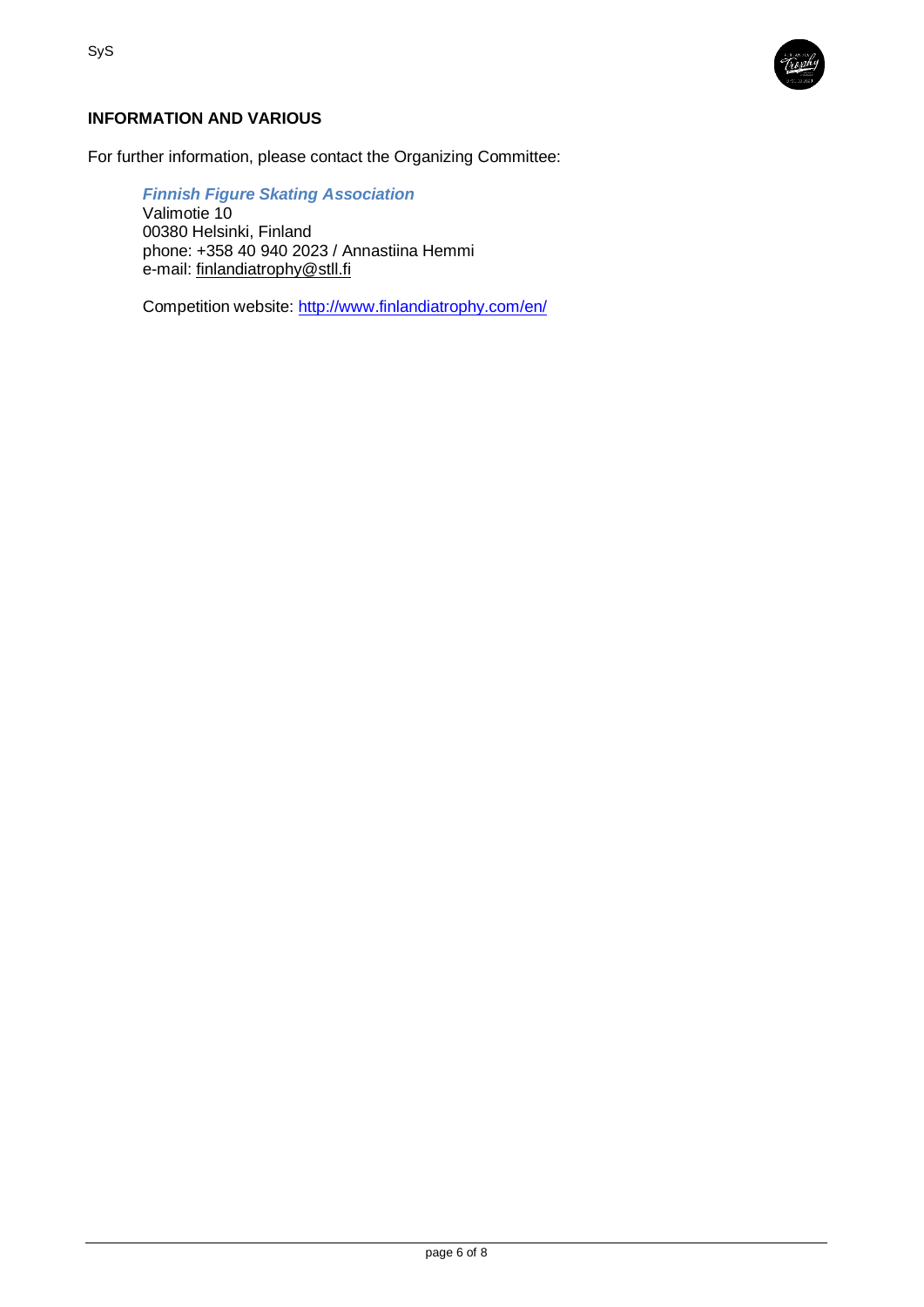# **EVENT SCHEDULE**

| Wednesday,<br>October 9, 2020 | All day | Official practice                                           |  |
|-------------------------------|---------|-------------------------------------------------------------|--|
|                               | 15:00   | Accreditation opens                                         |  |
| Thursday,                     |         |                                                             |  |
| October 10, 2020              | All day | Arrival of teams                                            |  |
|                               | All day | Official practice                                           |  |
|                               | 16.00   | Referees and Technical Controllers Meeting                  |  |
|                               | 17.00   | Judges' Draw and Meeting                                    |  |
|                               | 18.00   | Individual Technical Panel Meeting (Pairs, Men, Ladies)     |  |
|                               |         | <b>Opening Draw</b>                                         |  |
| Friday,                       |         | <b>Official Practice</b>                                    |  |
| October 11, 2020              |         | Individual Technical Panel Meeting (Ice Dance)              |  |
|                               | 12.00   | PAIRS-Short Program                                         |  |
|                               |         | MEN - Short Program                                         |  |
|                               |         | LADIES - Short Program                                      |  |
|                               |         |                                                             |  |
| Saturday<br>October 12, 2020  |         | <b>Official Practice</b>                                    |  |
|                               |         | ICE DANCE - Rhythm Dance                                    |  |
|                               |         | PAIRS - Free Skating                                        |  |
|                               |         | MEN - Free Skating                                          |  |
|                               |         | Judges' Meeting (Synchronized skating)                      |  |
|                               |         | SYNCHRONIZED SKATING - Short Program                        |  |
|                               |         | Victory Ceremonies for MEN & PAIRS & SyS                    |  |
|                               |         | PAIRS - Technical Panel Review Meeting                      |  |
|                               |         | PAIRS - Round Table Discussion for Judges                   |  |
|                               |         | MEN - Technical Panel Review Meeting                        |  |
|                               |         | SYNCHRONIZED SKATING - Round Table Discussion for<br>Judges |  |
| Sunday,<br>October 13, 2020   |         | <b>Official Practice</b>                                    |  |
|                               |         | MEN- Round Table Discussion for Judges                      |  |
|                               | 13.00   | ICE DANCE - Free Dance                                      |  |
|                               |         | LADIES - Free Skating                                       |  |
|                               |         | Victory Ceremonies for ICE DANCE & LADIES                   |  |
|                               |         | ICE DANCE - Technical Panel Review Meeting                  |  |
|                               |         | ICE DANCE - Round Table Discussion for Judges               |  |
|                               |         | LADIES - Technical Panel Review Meeting                     |  |
|                               |         | LADIES - Round Table Discussion for Judges                  |  |
|                               |         |                                                             |  |

**Please note:**

**This schedule is subject to changes and will be updated in accordance with the final number of entries.**